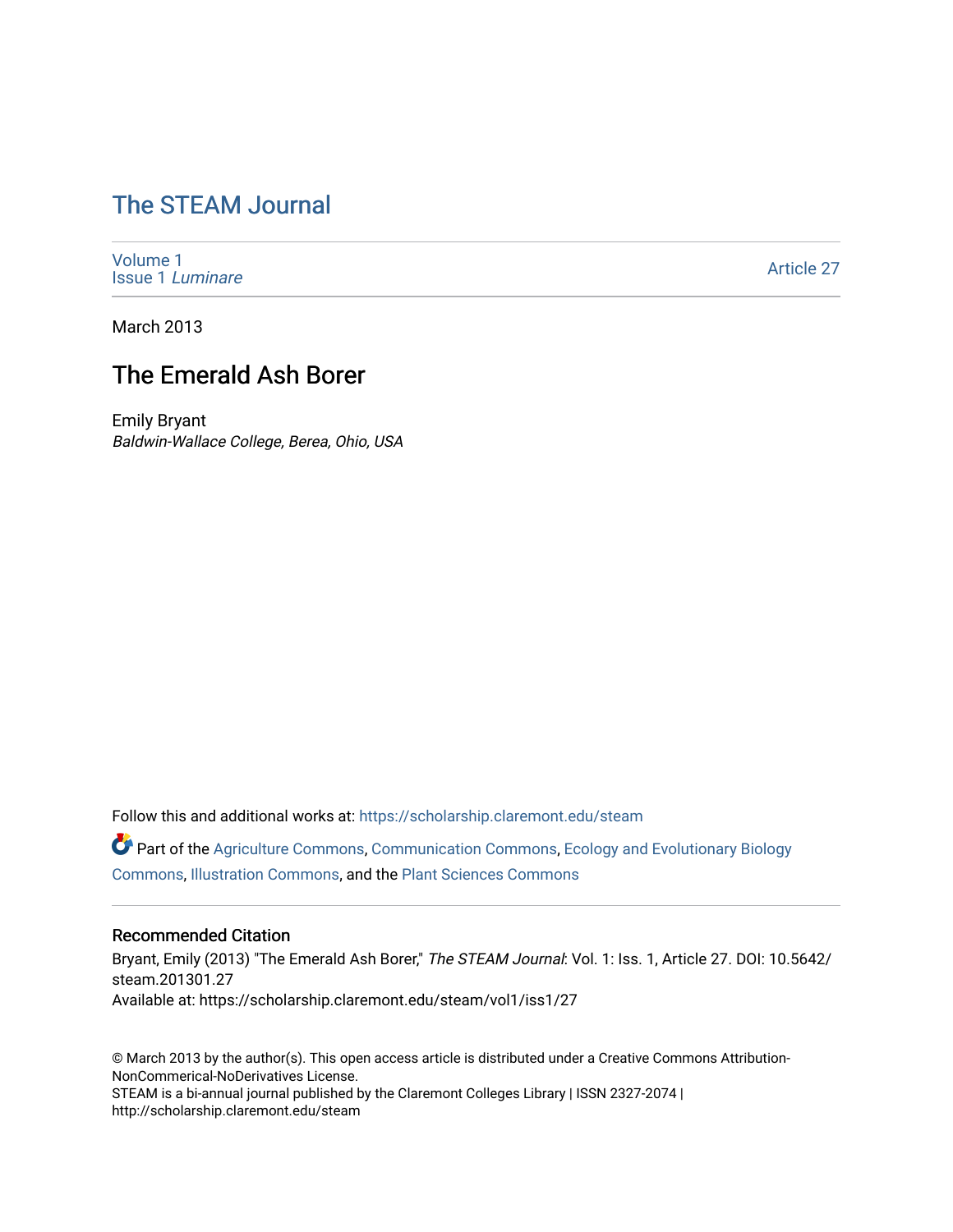### The Emerald Ash Borer

#### Abstract

An Emerald Ash Borer made from recycled natural materials to create sustainable art.

### Keywords

Conservation, Upcycling, Recycling, Environmental Awareness, Sustainable Art

### Creative Commons License

# $\bigcirc$   $\bigcirc$   $\bigcirc$

This work is licensed under a [Creative Commons Attribution-Noncommercial-No Derivative Works 3.0](https://creativecommons.org/licenses/by-nc-nd/3.0/) [License](https://creativecommons.org/licenses/by-nc-nd/3.0/).

#### Erratum

Page 2, Paragraph 3: The sentence should read: "For Ohio, the Emerald Ash Borer may mean the loss of over 250 thousand trees."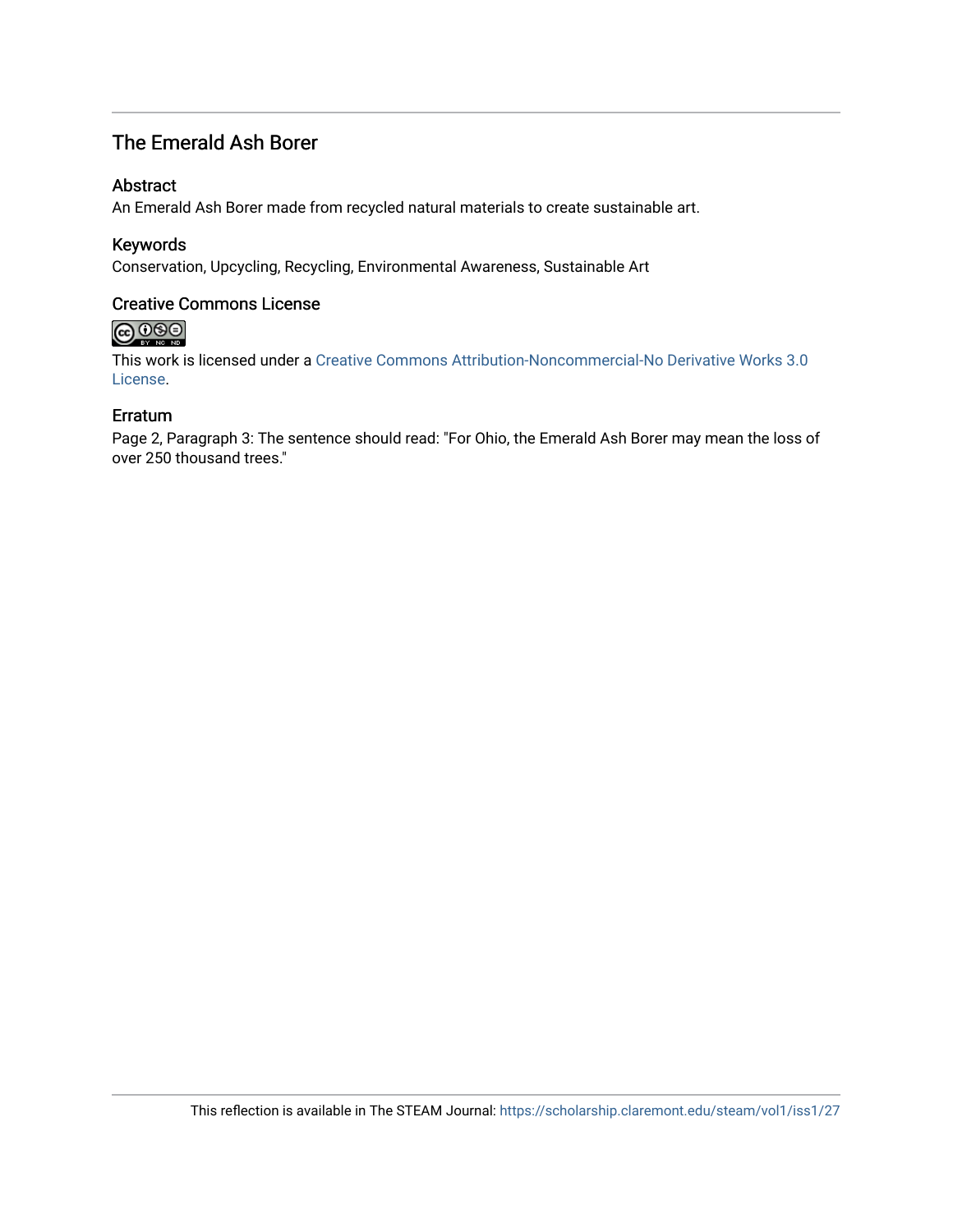#### **The Emerald Ash Borer**

Emily Bryant

The Emerald Ash Borer is an invasive beetle from Asia that is devastating ash tree populations in the northeastern United States. This piece was made from pressed invasive plants the artist collected with a research team in the Cleveland Metroparks. The Emerald Ash Borer is part of a series of sustainable art featuring different region-specific invasive species.

This artwork fits the science-art collaboration theme of STEAM through the use of



**Emerald Ash Borer, Size: 11X14 inches, Media: Invasive Plants and Plant-Based Glue**

sustainable materials and the opportunity to educate viewers on invasive species. All plants collected to make the Emerald Ash Borer are invasive to Ohio and would normally have been sprayed with herbicides, and/or sealed in plastic bags to go to landfills. Using invasive species for art creates the possibility for plants that are detrimental to local environments to be upcycled, reducing landfill waste and the opportunity for these plants to spread to local environments from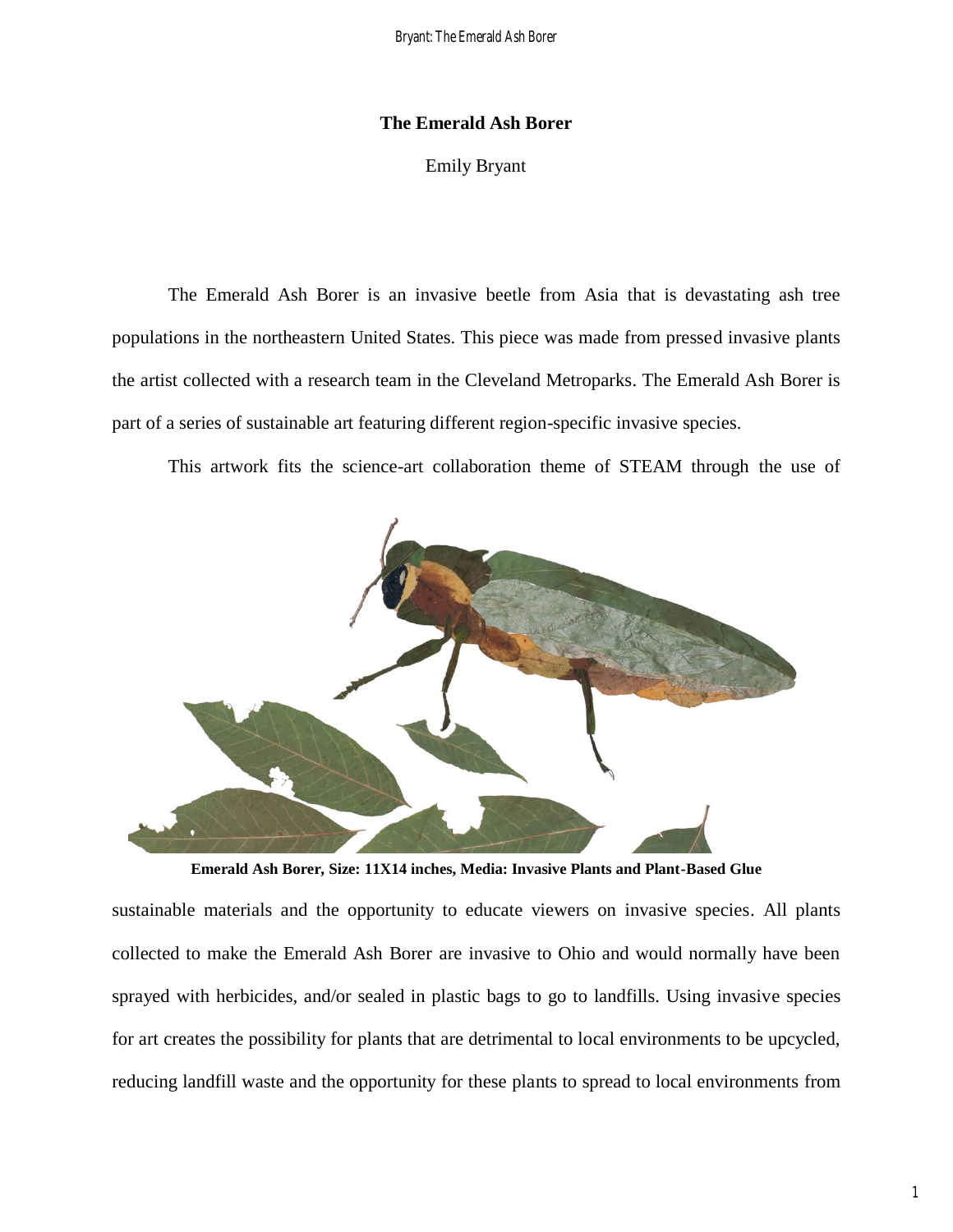damaged waste bags and receptacles. All plants are collaged using non-toxic, plant-based glue because one goal of this artwork is to use more sustainable, non-toxic materials.

The second function of the Emerald Ash Borer as it relates to the science-art collaboration theme of STEAM is to educate viewers on invasive species. Because so many homes in Ohio surround its wilderness areas, educating residents on the impacts of invasive species and how they spread is crucial. Some of Ohio's invasive species came from the properties of local residents who purchased invasive species for their gardens. The science of invasive species can be complex, but presenting information visually through art can enhance viewers' understanding of the subject matter and increase community involvement. Not only can viewers learn about the Emerald Ash Borer through this artwork, but they can also learn about several species of invasive plants and what their leaves look like. As many of Ohio's Ash Trees have died and fallen down, other invasive plants used in this collage have out-competed native plants for the light and space previously occupied by Ash Trees.

The Emerald Ash Borer also features chewed Ash Tree leaves, educating individuals on what the cost of this invasive species will be in their community and state. For Ohio, the Emerald Ash Borer may mean the loss of over 250 million trees. The presentation of this artwork, especially in a scientific or educational facility, provides the opportunity to educate individuals on the dangers of moving firewood as it relates to the spread of the Emerald Ash Borer, as well as the importance of planting non-invasive plants. The piece encourages creativity in the scientific community, the use of natural and sustainable materials in art, and dialogue between scientists and local residents. Relationships between scientists and local communities are especially important because residents provide financial support for research initiatives and make valuable contributions through volunteerism.